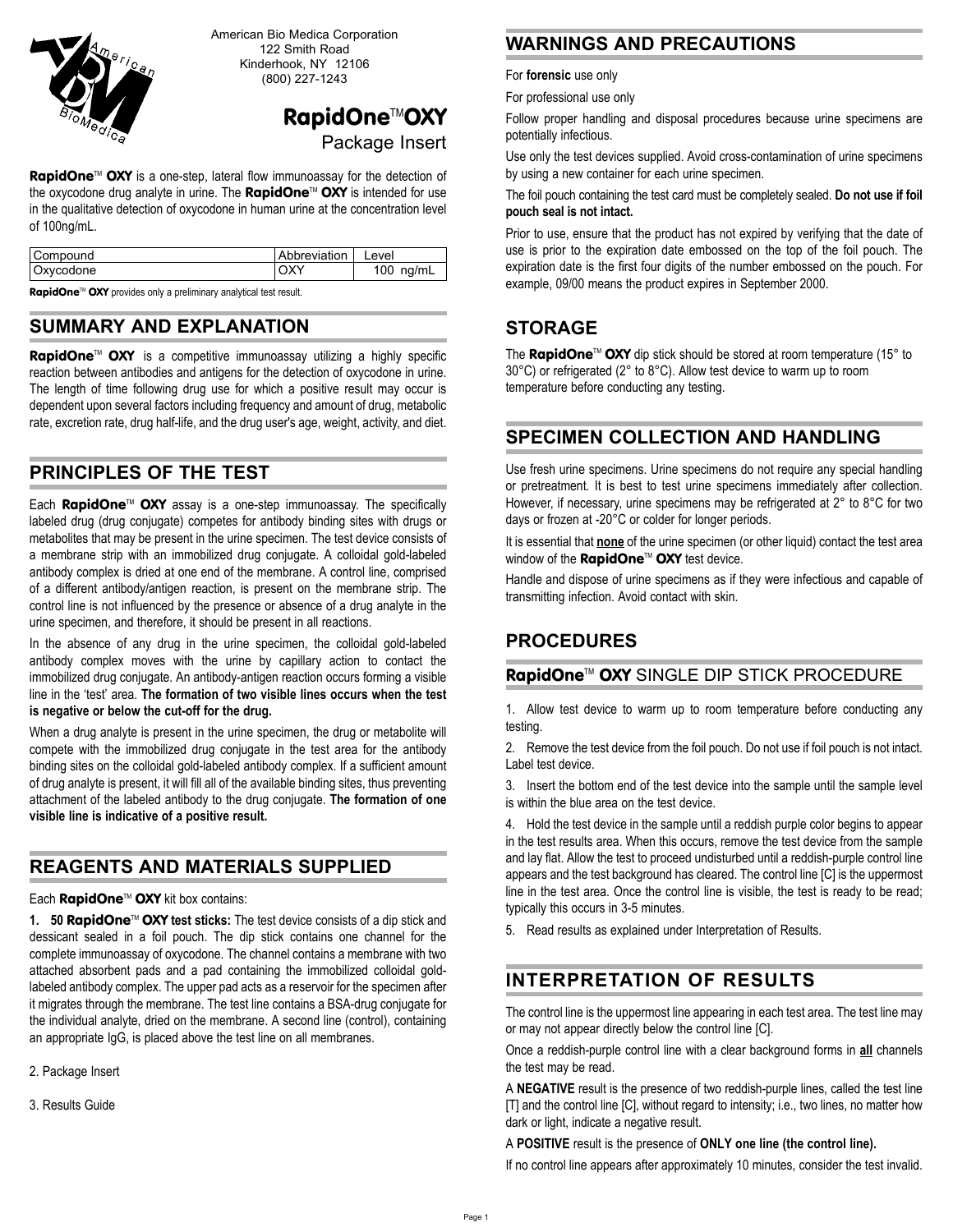**RapidOne**<sup>M</sup> OXY results are stable up to 60 minutes as long as the device is stored in a small plastic bag.

#### **Do not read results after 60 minutes.**

| <b>CONTROL LINE</b>                          | <b>TEST LINE</b>     | <b>INTERPRETATION</b>                |
|----------------------------------------------|----------------------|--------------------------------------|
| No control line present No test line present |                      | Invalid test retest<br>with new card |
| Control line present                         | Test line present    | Negative                             |
| Control line present                         | No test line present | Positive                             |

**\* Note If a test line appears but no control line appears, the test is also invalid.**

#### **QUALITY CONTROL**

A procedural control (the control line [C]) is built into each test channel, indicating that the reagents on the device are present and functioning properly. It is also good laboratory practice to use positive and negative controls to ensure proper test performance. Control samples are commercially available. In order to conserve the use of control materials, it is recommended that the low volume procedure be used for testing. Positive and negative controls should be used prior to using a new lot/shipment of test devices, if the product has been stored outside the recommended storage conditions, or in accordance with your laboratory defined policies.

#### **LIMITATIONS OF PROCEDURE**

The assay is designed for use with human urine only.

**RapidOne™ OXY** provides only a preliminary qualitative test result. Use a **more specific alternate quantitative analytical method to obtain a confirmed analytical result. Gas chromatography/mass spectrometry (GC/MS) is the preferred confirmatory method (1). HPLC may be used as the confirmatory method for tricyclic antidepressants. Apply clinical and professional judgment to any drug of abuse test result, particularly when preliminary positive results are obtained. (2).**

Other substances and/or factors not listed may interfere with the test and cause erroneous results, such as adulterants, procedural errors or cross reactivity with other drugs or agents. Refer to the Performance Characteristics section for more information. If adulteration is suspected, obtain a fresh urine specimen and repeat testing.

# **PERFORMANCE CHARACTERISTICS**

#### **SPECIFICITY**

Interference and cross reactivity studies were performed by testing the drug analytes in the RapidOne<sup>™</sup> OXY device with various other drugs. Below is the list of drugs that will give a positive result at or above the concentration stated. All of the following drugs were added to normal, drug-free urine.

| Compound<br><b>Chemicals</b> | <b>CONCENTRATION</b> (ng/mL) |
|------------------------------|------------------------------|
| 6-Acetylcodeine              | 25,000                       |
| 6-acetylmorphine             | 75,000                       |
| Codeine                      | 12.500                       |
| Dihydrocodeine               | 3,125                        |
| Hydromorphone                | 2,500                        |
| Hydrocodone                  | 625                          |
| Morphine                     | 6,250                        |
| Noroxycodone                 | 50.000                       |
| Oxycodone                    | 100                          |
| Oxymorphone                  | 100                          |
| Thebaine                     | 25,000                       |

The following drugs are not detected by RapidOne<sup>™</sup> OXY at concentrations less than 100,000 ng/mL unless otherwise specified by asterisk:

Acebutolol Acetaldehyde Acetaminophen *(4-Acetamidophenol; N-Acetyl-p-aminophenol)* Acetazolamide Acetone 3-(α-acetonylbenzyl)-4 hydroxycoumarin *(Warfarin)* Acetophenetidin Acetopromazine N-Acetyl-L-cysteine N-Acetylprocainamide *(Acedainide)* Acetylsalicylic Acid *(Aspirin; 2- Acetoxybenzoic Acid)* Albumin, standard Allobarbital *(5,5-Diallybarbituric Acid)* Allopurinol *(4-Hydroxypyrazole(3,4-) pyrimidine)*  Alprazolam Alprenolol Amantadine (Adamantan-1-amine) Amcinonide (+) Amethopterin *(4-Amino-10 methylfolic acid; Methotrexate; Methylaminopterin)*  Amikacin Amiloride p-Aminobenzoic Acid DL-Aminoglutethimide Amiodarone Amitryptyline Ammonium Chloride Amobarbital *(amytal; 5-Ethyl-5- Isoamylbarbituric Acid)* Amoxicillin Amphotericin B D-Amphetamine DL-Amphetamine L-Amphetamine Ampicillin D-Amygdalin Aniline Antipyrine *(Phenazone)* Apomorphine Aprobarbital (-) Arterenol [ (-)Norepinephrine ] L-Ascorbic Acid ASP-PHE-Methyl-Ester *(Aspartame)* D-Aspartic Acid DL-Aspartic Acid L-Aspartic Acid Astemizole Atenolol Atropine *(Tropine tropate)* Azathioprine Baclofen Barbital *(Barbitone; 5,5- Diethylbarbituric acid; Veronal)* Barbituric Acid *(2,4,6- Trihydroxypyrimidine; Malonylurea)* Beclomethasone Beclomethasone Dipropionate Bendroflumethiazide Benzidine *(4,4 Diaminobiphenyl)* Benzilic Acid β-diethylaminoethyl ester Benzocaine *(Ethyl-p-Aminobenzoate)* Benzoic Acid Benzoylecgonine Benzphetamine (α*-dimethylphenethylamine)* Benzthiazide Benztropine Methanesulfonate *(Benztropine Mesylate)* Benzyl alcohol Benzylamine Berberine

Betamethasone Bilirubin Bisacodyl Bromazepam 2-Bromo-α-ergocryptine *(Bromocryptine mesylate)* (+) Brompheniramine *(Dexbrompheniramine)* (+/-) Brompheniramine Bumetanide **Bunivacaine** Buprenorphine Buspirone Butacaine Butabarbital **Butalbital** Butethal 2-Butynoic Acid Ethyl Ester *(Ethyl-2- Butynoate)* Butyrophenone Caffeine *(1,3,7-Trimethylxanthine*) (+/-) Camphor Cannabidiol **Cannabinol** Canrenoic Acid Captopril Carbamazepine Carbamyl-β-methylcholine-chloride *(Bethanechol Chloride*) **Carboplatin** (s)-(-)-Carbidopa Carisoprodol **Cefaclor** Cefadroxil Cefotaxime **Cefoxitin Ceftriaxone** Cefuroxime **Cephalexin Cephaloridine** Cephradine *(Cefradin)* α-Chloralose Chloramphenicol *(Chloromycetin)* Chlorcyclizine Chlordiazepoxide 2-(p-Chlorophenoxy)-2-Methylpropionic Acid Ethyl Ester *(Clofibrate)* **Chloroquine** Chlorothiazide Chlorotrianisene (+) Chlorpheniramine (+/-) Chlorpheniramine Chlorpromazine Chlorpropamide **Chlorprothixene** Chlorthalidone Chlorzoxazone (*5-Chloro-2- Hydroxybenzoxazole)* Cholesterol Cimetidine Cinchonidine Cinoxacin **Clemastine Clenbuterol** Clindamycin Clobazam Clobetasone Butyrate Clomipramine Clonazepam Clonidine Cloxacillin Clozapine Cocaine *(Ecgonine Methyl Ester Benzoate)* **Cocaethylene Colchicine**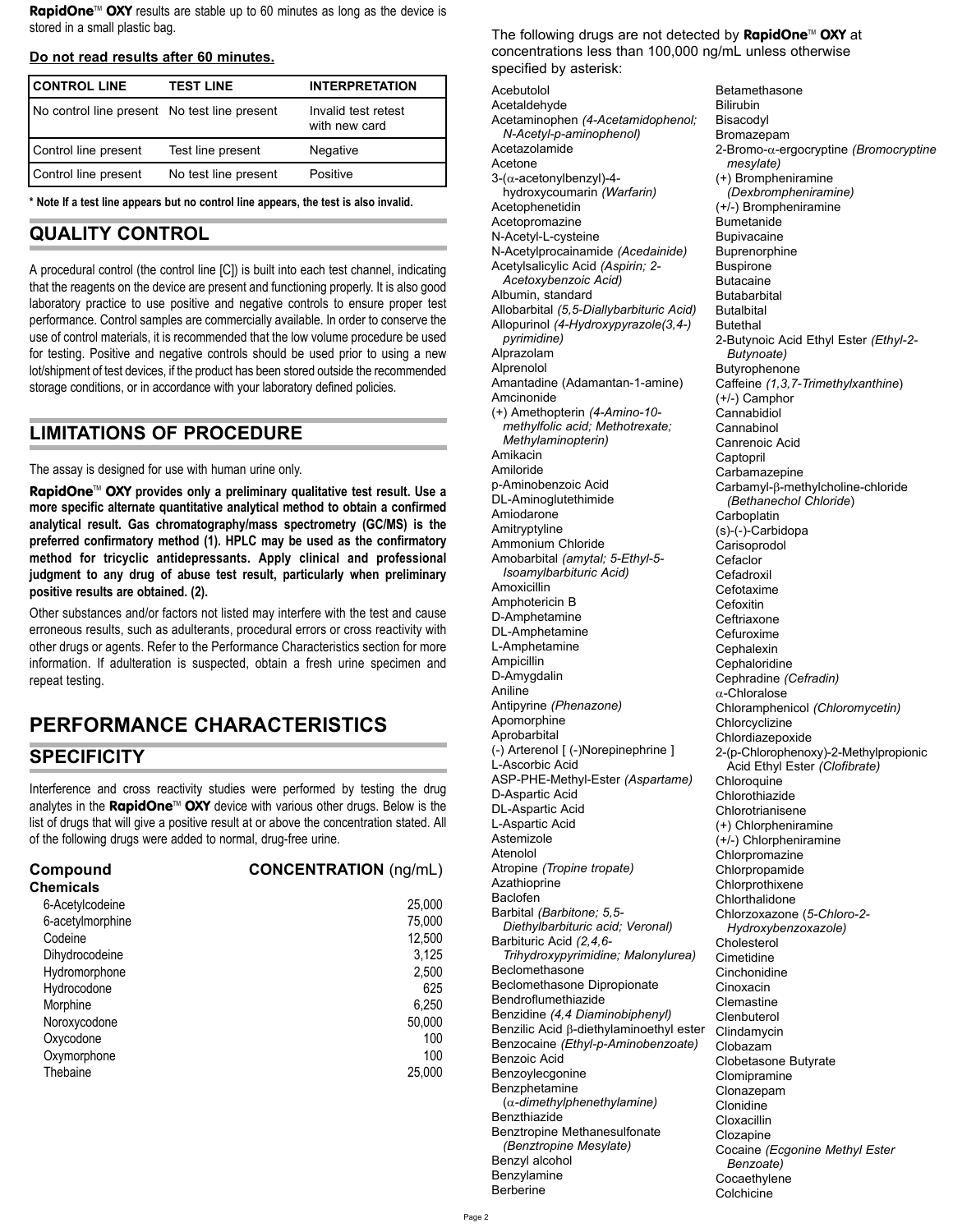Cortisone  $\beta$ -Cortol (-) Cotinine Creatinine Cromolyn (Cromoglycic Acid) Cyclobenzaprine Cyclophosphamide Cyclosporin A Cyproheptadine Dantrolene Deferoxamine Mesylate (Deferrioxamine Mesylate) Deoxyepinephrine R-(-)-Deprenyl (Selegiline) Desipramine N-Desmethylclozapine (Normethylclozapine) Desmethyldiazepam Desoximetasone Dexamethasone Dextromethorphan 4,4'-Diaminophenyl Sulfone (Dapsone) Diazepam Diazoxide Dichloromethane (Methylene Chloride) Dichlorphenamide **Diclofenac** Dicyclomine Dieldrin Diethyldithiocarbamic Acid N,N-Diethylnicotinamide (Niacin Diethylamide; Nikethamide) Diflorasone Diacetate Diflucortolone pivalate Diflunisal Digitoxin Digoxin (12 β-Hydroxydigitoxin) DL-3-4 Dihydroxymandelic Acid DL-3-4 Dihydroxyphenyl Glycol 3,4 Dihydroxyphenylacetic Acid 7-(2,3-Dihydroxypropyl) Theophylline (Dyphylline) Dimenhydrinate Dimercaprol (2,3,-Dimercaptopropanol) 4-Dimethylaminoantipyrine (Aminopyrine) 1,1-Dimethylbiguanide (Metformin) Dimethyl Isosorbide Dimethyl Sulfoxide (DMSO) 1,3-Dimethyluric Acid 1,7-Dimethylxanthine Diphenhydramine 5,5 Diphenylhydantoin (Phenytoin) Dipyridamole Dipyrone Disopyramide Dobutamine Doxepin Doxycycline Doxylamine Droperidol Ecgonine Ecgonine Methyl Ester Emetine  $(-)-\psi$ -Ephedrine  $(+)-\psi$ -Ephedrine (+) Ephedrine (+/-) Ephedrine (-) Epinephrine (+/-) Epinephrine Ervthromvcin Eserine (Physosotigmine) Estazolam **B-Estradiol** Estriol Estrone Estrone-ß-D-Glucuronide Estrone-3-Sulfate **Ethacrynic Acid** 

Fthambutol Ethamivan (N, N-Diethylvanillamide) Ethanol, Standard Ethopropazine Ethosuximide (2-Ethyl-2-Methylsuccinimide) 2-Ethyl-2-Phenylmalonamide Ethylene Glycol Ethylenediaminetetraacetic Acid  $(EDTA)$ Ethylmorphine\* (10ug/mL) 2-Ethylidene-1,5-Dimethyl-3,3-Diphenylpyrrolidone 17-a-Ethynylestradiol Etodolac Etoposide **Famotidine** Fenfluramine Fenoprofen [ (+/-)-2-(3-Phenoxyphenyl) Propionic Acid 1 Fentanyl (10 ug/ml)\* Ferrous Sulfate Flufenamic Acid Flunisolide Flunitrazepam Fluphenazine Flurandrenolide Flurazepam Flurbiprofen Formaldehyde Furosemide Gemfibrozil Gentamicin Sulfate Gentisic Acid Glucose (D)-(+)-Glucose (Dextrose) Glybenclamide Griseofulvin **Guaiacol Glyceryl Ether** Guanethidine Halcinonide Haloperidol Hemoglobin Heroin (Diacetylmorphine)\* (10uq/mL) Hexachlorocyclohexane Hexachlorophene Hexobarbital **Hippuric Acid** Histamine [ 2 (4-Imidazoyl) Ethylamine ] DL-Homatropine Hydralazine (1-Hydrazinophthalazine)  $(1S, 9R)$ -  $\beta$ -Hydrastine Hydrochlorothiazide Hydrocortisone Hydroflumethiazide Hydroxocobalamin O-Hydroxyhippuric Acid 5-Hydroxyindole-3-Acetic Acid 5-Hydroxy-2-indole-2-Carboxylic Acid 4-Hydroxy-3-Methoxyphenylacetic Acid (Homovannilic Acid) 4-Hydroxy PCP 11-Hydroxy-A9-Tetrahydrocannabinol\*  $(10uq/mL)$ 5-Hydroxytryptamine (Serotonin) 3-Hydroxytyramine Hydroxyzine (Atarax) L-Hyoscyamine Ibuprofen Imidazole-4-Acetic acid Imipramine Indapamide Indole-3-Acetic acid Indole-3-Butyric Acid DL-Indole-3-Lactic Acid Indomethacin Ipratropium Bromide

Isonicotinic Acid (Pyridine-4-Carboxylic  $6 \alpha$ -Methylprednisolone (Medrol) Acid) Isonicotinic Acid Hydrazide Isopropamide  $(+)$  Isoproterenol (-) Isoproterenol (+/-) Isoproterenol *soxsuprine* Kanamycin Ketamine Ketoprofen Kynurenic Acid Labetalol Levorphanol Lidocaine Lisinopril Lithium Carbonate I operamide (+/-) Lorazepam Lormetazepam Lysergic Acid Diethylamide (LSD) Mebendazole Meclizine Meclofenamic Acid Medazepam Mefenamic Acid Melanin Melphalan (-) Menthol Meperidine Mephenesin Mephentermine Meprobamate 6-Mercaptopurine Mersalyl Acid Mescaline (3.4.5-Trimethoxyphenethylamine) DL-Metanephrine Metaproterenol Metaraminol [ (-)-m-Hydroxyphenylpropanolamine] (+/-) Methadone (+) Methamphetamine (Methylamphetamine: d-Desoxyephedrine) (+/-) Methamphetamine Methanol, Absolute Methaqualone Methazolamide Methotrimeprazine Methoxamine Methoxyamine (S)-6-Methoxy-α-Methyl-2-Naphthalene Noroxymorphone Acetic Acid (+) Naproxen (S)-6-Methoxy-α-Methyl-2-Naphthalene Noscapine Acetic Acid (-) Naproxen Methoxyphenamine 5-Methoxytryptamine (Methoxamine; O-Methylserotonin) 3-Methoxytyramine 2-Methyl-3-(3,4-Dihydroxyphenyl)-DL-Alanine 2-Methyl-3-(3,4-Dihydroxyphenyl)-L-Alanine 6  $\alpha$ -Methyl-17  $\alpha$ -Hydroxyprogesterone (Medroxyprogesterone) Methylene Blue 3,3'-Methylene-bis-(4-Hydroxycoumarin) (Dicumarol) (+/-) 3,4-Methylenedioxyamphetamine (MDA) (+/-) 3.4-Methylenedioxy-nethylamphetamine (MDEA) (+/-) 3,4 Methylenedioxymethamphetamine (MDMA) 1-Methylhistamine 6  $\alpha$ -Methyl-17- $\alpha$ -Hydroxyprogesterone (Medroxyprogesterone) Methylphenidate (Ritalin)

Methyl Salicylate Methyl Viologen (Gramoxone: Paraguat Dichloride) Meticrane Metoclopramide (+/-) Metoprolol Metronidazole Mianserin Milrinone Minaprine Morphine-3-β-D-Glucoronide Nabumetone Nadolol Nafcillin Nalbuphine Nalidixic Acid Nalmefene Nalorphine Naloxone Naltrexone Naphazoline  $\alpha$ -Naphthalene Acetic Acid β-Naphthalene Acetic Acid  $\alpha$ -Naphthol Neomycin Sulfate Niacinamide Nialamide (+/-) Nicotine Nicotinic Acid (Niacin) Nifedipine Nitrofurantoin Nitrazepam Nitrofurantoin Nomifensine Norclomipramine Norcocaine Norcodeine 11-Nor-A8-Tetrahydrocannabinol-8 Carboxylic Acid\* (10ug/mL) 11-Nor-A9-Tetrahydrocannabinol-9 Carboxylic Acid<sup>\*</sup> (10ug/mL) 11-Nor-A9-Tetrahydrocannabinol-9 Carboxylic Acid Glucuronide\*  $(10uq/mL)$ Nordiazepam Nordoxepin Norethindrone Norfloxacin DL-Normetanephrine Normorphine d-Norpropoxyphene Nortriptyline Nylidrin Orotic Acid (Uracil-6-Carboxylic Acid) Orphenadrine Oxalic Acid (Ethanedioic Acid) Oxazepam Oxolinic Acid Oxprenolol Oxybutynin Chloride Oxvmetazoline Oxyphenbutazone Oxypurinol Paclitaxel Pancuronium Bromide Papaverine Pargyline PCP Morphline Penicillin G (Benzylpenicillin) Pentachlorophenol Pentobarbital (Nembutal) Pentoxifylline (Trental) Pentylenetetrazole Phencyclidine p-Phenylenediamine Phenelzine

Iproniazid